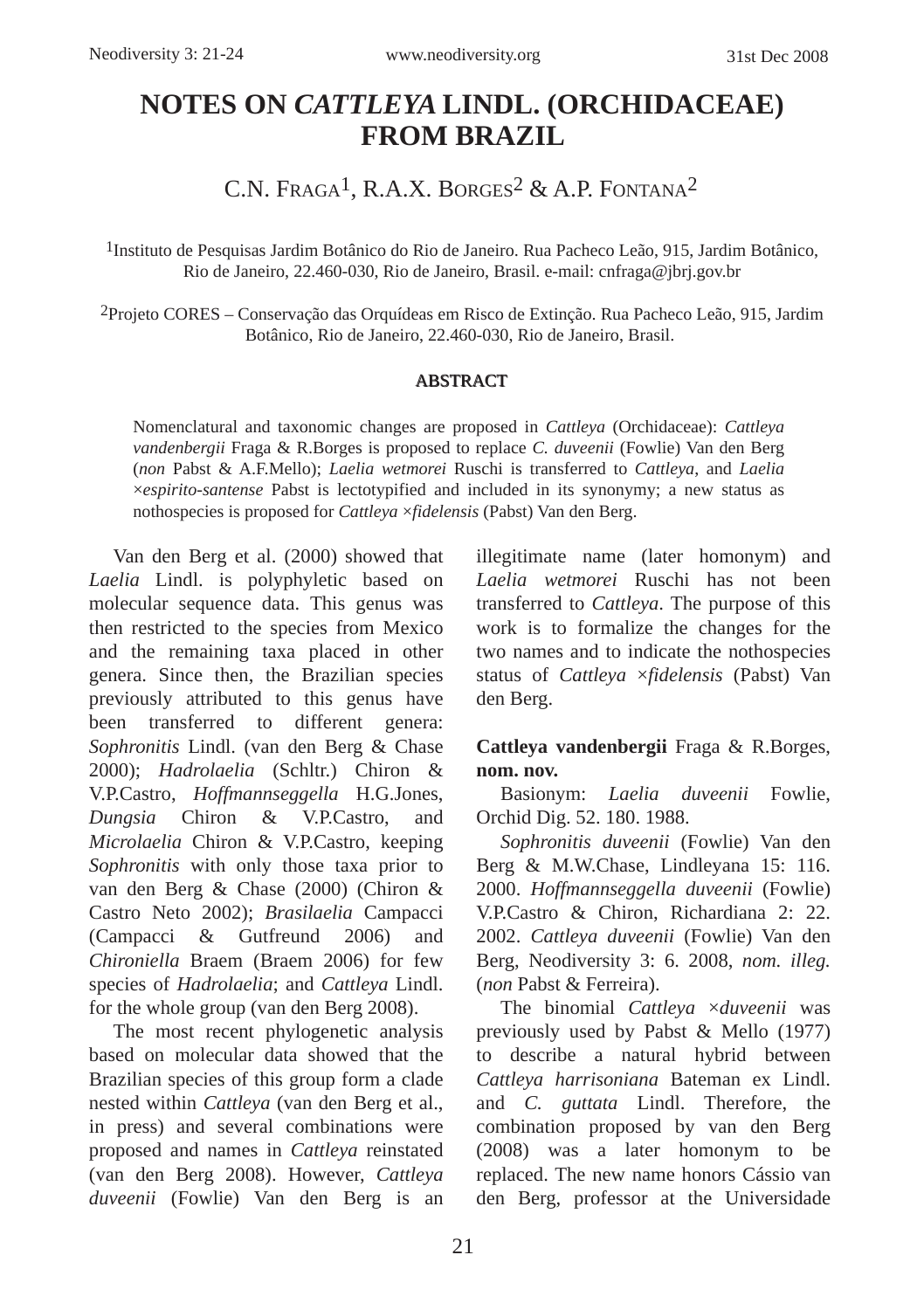Estadual de Feira de Santana and the principal Brazilian researcher on Laeliinae phylogenetics.

### **Cattleya** ×**wetmorei** (Ruschi) Fraga & A.P. Fontana, **comb. et stat. nov.**

Basionym: *Laelia wetmorei* Ruschi, Bol. Mus. Biol. Prof. Mello Leitão, Sér. Bot. 29. 1. 1970. Type: BRAZIL. Espírito Santo: Santa Teresa, Rio Claro, 20 Jan 1970, A.Ruschi s.n., n.r. 11.030 (Holotype MBML, spirit!).

*Laelia ×espirito-santensis* Pabst, Bradea 2(4): 14. 1975. *Sophronitis ×espiritosantensis* (Pabst) Van den Berg & M.W.Chase, Lindleyana 16: 110. 2001. *Hadrolaelia ×espirito-santensis* (Pabst) Chiron & V. P. Castro, Richardiana 2(1): 24. 2002. *×Hadrobrasilaelia ×espiritosantensis* (Pabst) Gutfreund, Colet. Orquídeas Brasil (Pré-anexo) 4: 101. 2006. Lectotype: illustration B, Bradea 2(4): 15. 1975 (designated here).

When describing *Laelia wetmorei*, Ruschi (1970) did not consider the hybrid nature of this taxon. However, in the commentary, he stated characteristics that might suggest a hybrid origin of the plant. The species was included in the synonymy of *L. xanthina* Lindl. by Pabst & Dungs (1975), a treatment accepted by van den Berg & Chase (2001), Chiron & Castro Neto (2002), and Braem (2006). According to F. Barros (pers. comm.), Pabst had recognized his mistake by examining the photo of *Laelia wetmorei* (Ruschi 1979, p. 39). Its leaves are purple-brownish and the flowers light yellow-rose with labellum purple at apex, whereas *Cattleya xanthina* (Lindl.) Van den Berg presents green leaves with wine dots and bright yellow flowers with purple veins on the labellum; measures of floral parts are also different between the two species. Therefore, following the combinations proposed by van den Berg (2008), we are proposing the transference of this nothospecies to *Cattleya*. Pabst (1975) described *Laelia* ×*espirito-santensis* as a natural hybrid between the current *Cattleya pumila* Hook. and *Cattleya xanthina* (Lindl.) Van den Berg. The holotype of this name was lost and its original illustration, which is sufficiently elucidative to identify this taxon, is designated here as lectotype. Based on the descriptions of *Laelia wetmorei* and its lectotype, we concluded that *L.* ×*espiritosantensis* is a synonym of that nothospecies.

## *Cattleya* **×***fidelensis* (Pabst) Van den Berg, **stat. nov.**

Basionym: *Laelia fidelensis* Pabst, Orquídea (Rio de Janeiro) 29: 11. 1967.

*Sophronitis fidelensis* (Pabst) Van den Berg & M.W.Chase, Lindleyana 15: 117. 2000. *Hadrolaelia fidelensis* (Pabst) V.P.Castro & Chiron, Richardiana 2: 17. 2002. *Brasilaelia fidelensis* (Pabst) Gutfreund, colet. Orquídeas Brasil 4 (pré-anexo): 99. 2006. *Chironiella fidelensis* (Pabst) Braem, Richardiana 6: 109. 2006. *Cattleya fidelensis* (Pabst) Van den Berg, Neodiversity 3: 7. 2008. Type: BRAZIL. Rio de Janeiro: Serra de São Fidelis, PR. Campos, 25 Jan 1967, *col. Ign. Ex Coll. Lúcilio Leite*, Niterói (Holotype: HB 41267).

Pabst (1967) described *Laelia fidelensis* based on a plant collected by Júlio Sodré in 1940 and cultivated by Lucílio Leite. This plant was placed in the Herbarium Bradeanum (HB 41267). According to Tinoco (2005), Hoehne, Brade, and Pabst himself considered the possibility that it was a natural hybrid. Fowlie (1977) suggested that it could be a hybrid between species of sections *Cattleyodes* and *Hadrolaelia* (sensu Pabst & Dungs 1975) and Tinoco (2005) argued that it could be *Laelia* ×*juvenilis* Bleu, an artificial hybrid between *L. pumila* (Hook.) Rchb.f. and *L. perrinii* (Lindl.) Bateman (Linden 1893). The same assumption was considered by Leite (1979), whose plant was used for the original *L. fidelensis* description. Despite of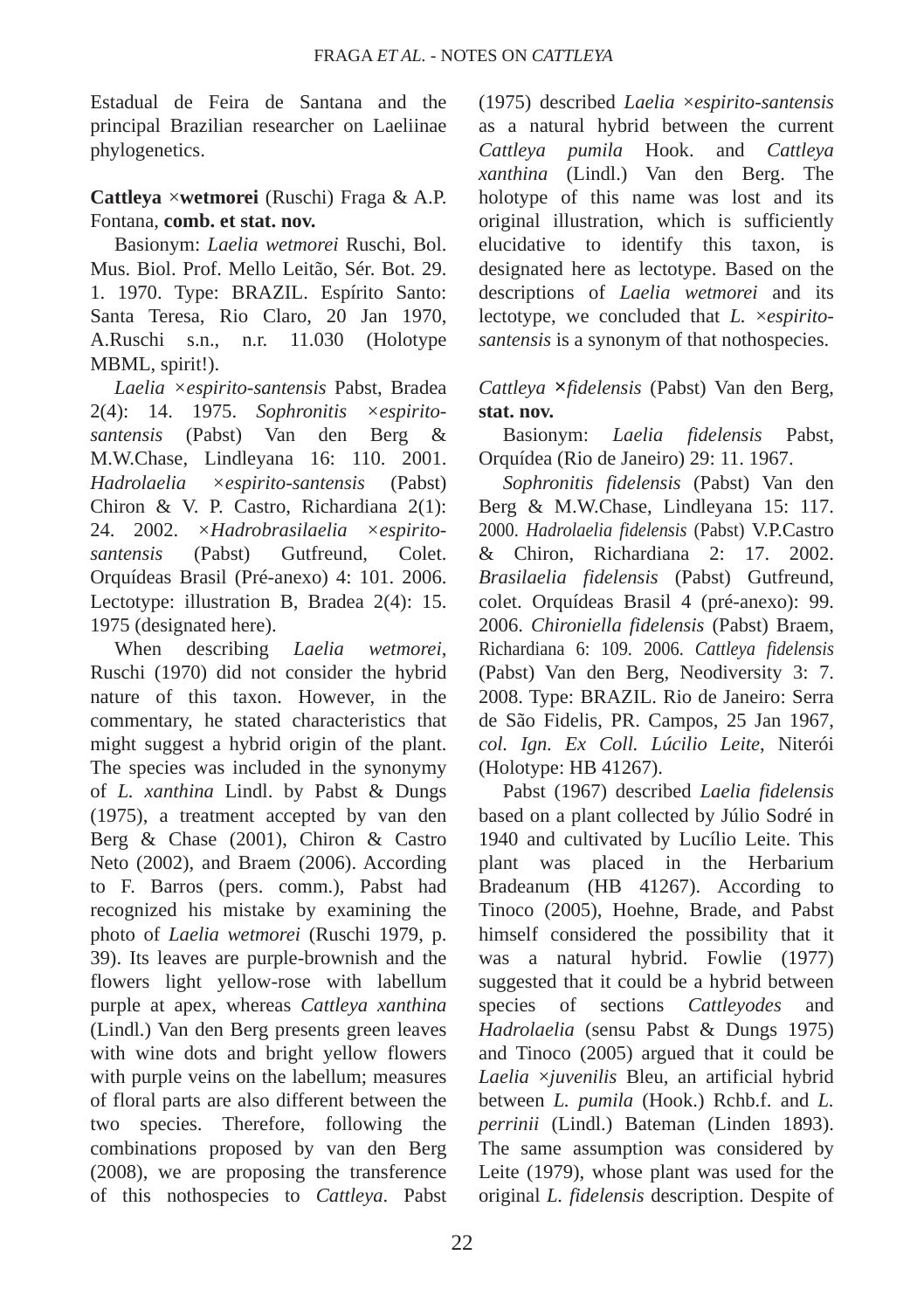these, Mello-Filho et al. (1992) classified this species as "insufficient known" category in the red list of Brazilian endangered species. After three years developing research activities, examining herbarium and living collections, consulting proper references, interviewing local and regional orchid growers, and having carried out field expeditions to possible type localities (São Fidélis, Santa Maria Madalena and Campos dos Goytacazes cities, state of Rio de Janeiro), without any novelty, we concluded that *Cattleya fidelensis* (Pabst) Van den Berg is not threatened or extinct, but probably a natural hybrid. Initially, interviews pointed out that every cultivated plant has the same matrix (collection made by Júlio Sodré) or was generated through artificial reproduction. Second, analyzing species of *Cattleya* distributed in the same region (Tab. 1), we found that *C. perrinii* Lindl. and *C. bicalhoi* Van den Berg presented morphological characteristics very similar to *C. fidelensis*, suggesting to be putative parents, pending experimental crosses and/or genetic evidences for confirmation. In this manner, *C. fidelensis* must be recognized as a nothospecies, similar to the adopted by Cruz et al. (2003) for *Cattleya silvana* Pabst (=×*Sophrocattleya* ×*albanensis* (Rolfe) Van den Berb & M.W.Chase), and excluded from the list of Brazilian endangered species in MMA (2008).

#### ACKNOWLEDGMENTS

We acknowledge Centro de Pesquisas e Desenvolvimento Leopoldo Américo M. de Mello – CENPES/PETROBRAS (Processo JBRJ: 02011.000552/2005-96) for financial support of the Projeto CORES Conservação das Orquídeas em Risco de Extinção, and thank Instituto de Pesquisas Jardim Botânico do Rio de Janeiro and Museu de Biologia Prof. Mello Leitão for providing logistic support during the course of this Project. We are also grateful to Jefferson Prado for helpful comments about the ICBN.

#### LITERATURE CITED

- Braem, G.J. 2006. Estudes chez les Laeliinae *Chironiella*, un nouveau genre pour les espèces de *Laelia* section *Cattleyodes* Schlechter. *Richardiana* 6: 107-110.
- Campacci, M.A. & Gutfreund, S. 2006. Coletânea de orquídeas brasileiras 4: Novo gênero. *Colet. Orquídeas Brasil (Pré-anexo)* 4: 97-104.
- Chiron, G.R. & Castro Neto, V.P. 2002. Révision des espèces brésiliènnes du genre *Laelia* Lindley. *Richardiana* 2: 4-28.
- Cruz, D.T.; Borba, E.L. & van den Berg, C. 2003. O gênero *Cattleya* Lindl. (Orchidaceae) no estado da Bahia, Brasil. *Sitientibus Série Ciências Biológicas* 3: 26–34.
- Fowlie, J.A. 1977. In Brasil: part XIII In search of the missing *Laelia fidelensis* Pabst. *Orchid Dig.* 41: 147.
- Leite L. 1979. As orquídeas do estado do Rio de Janeiro. *Bol. Inform. da S.B.O.* 9: 3-4.
- Linden. L. 1893. *Laelia* ×*juvenilis* Bleu. *Lindenia* 9: 65, t. 415.
- Mello-Filho, L.E.; Somner, G.V.; Peixoto, A.L. 1992. *Centuria Plantarum Brasiliensis Extintionis Minitata*. Sociedade Botânica do Brasil/IBAMA, Brasília.
- MMA. 2008. Ministério do Meio Ambiente. Instrução Normativa 6, de 23 de setembro de 2008. *Diário Oficial da União* 185, seção 1, 24 de setembro de 2008: 75-83.
- Pabst, G.F.J. 1967. Additamenta ad orchideologiam brasiliensem – VIII. *Orquídea (Rio de Janeiro)* 29: 5-22.
- Pabst, G.F.J. 1975. Additamenta ad orchideologiam brasiliensem – XVII. *Bradea* 2: 13-16.
- Pabst, G.F.J. & Dungs, F. 1975. *Orchidaceae Brasiliensis, Vol 1*. Kurt Schmersow, Hildesheim. 408p.
- Pabst, G.F.J. & Mello, A.F. 1977. Additamenta ad orchideologiam brasiliensem – XXV. *Bradea* 2: 183-190.
- Ruschi, A. 1970. Orquidáceas novas do Est. do Espírito Santo. *Bol. Mus. Biol. Prof. Mello Leitão, Ser. Bot.* 29: 1-4.
- Ruschi, A. 1979. *Laelia wetmorei* Ruschi. In Comemoração do XXX Aniversário de sua